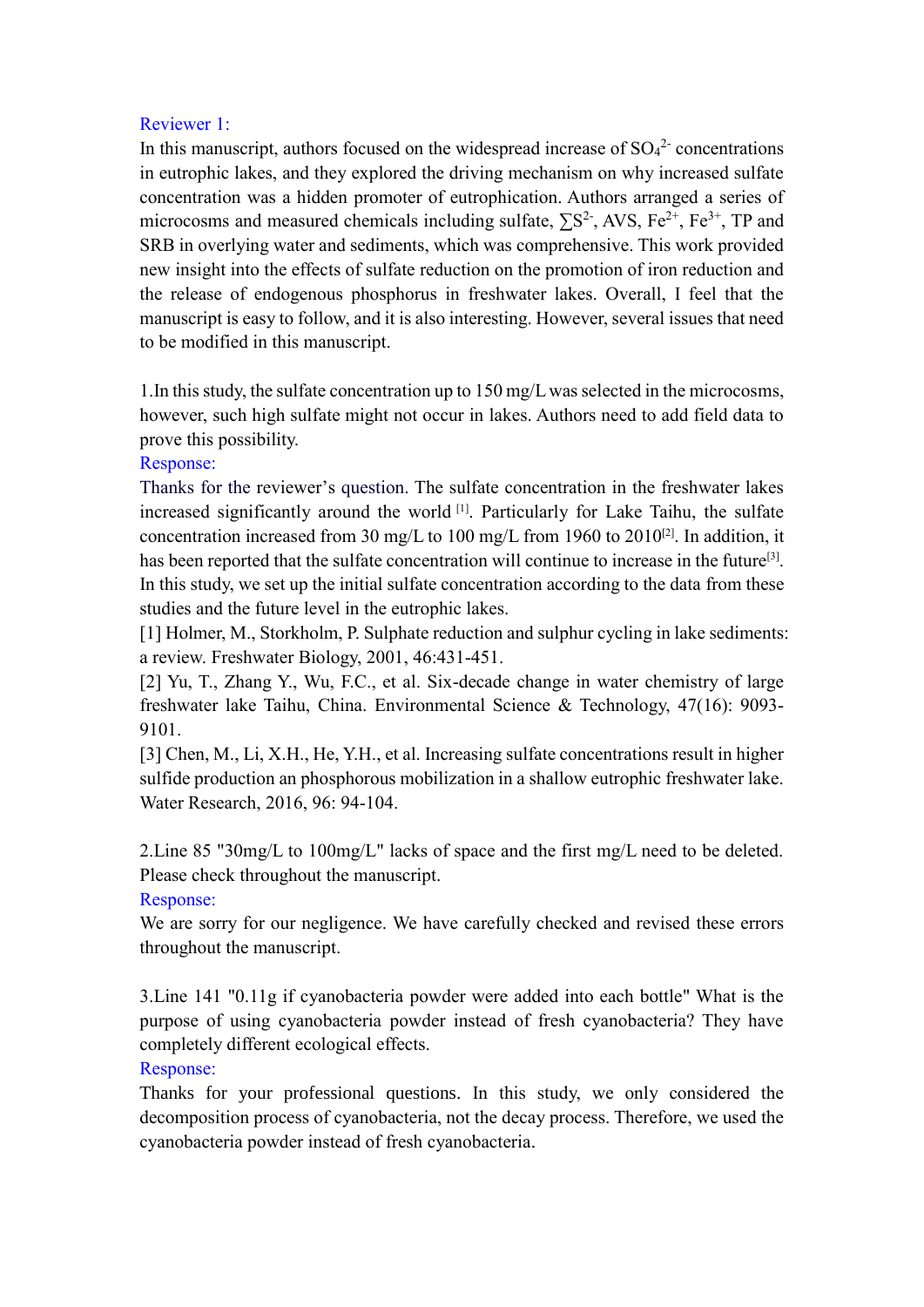4.Line 141 "200 ml of water", water from Lake Taihu or prepared water in laboratory? How did you deal with it? Please explain it clear.

## Response:

Special thanks to reviewer for your high perspicacity. In this study, the "200 ml of water" was prepared in laboratory, since the water from lake Taihu has the high concentration of sulfate<sup>[1]</sup>. It will affect the setup of microcosms for the initial sulfate concentration from 30 to 180 mg/L.

[1] Yu, T., Zhang Y., Wu, F.C., et al. Six-decade change in water chemistry of large freshwater lake Taihu, China. Environmental Science & Technology, 47(16): 9093- 9101.

5.Lines 147-148 "Since the sampling method of the experiment is destructive sampling" what was "destructive sampling"? After sampling, how can you guarantee the stable anaerobic environment?

# Response:

Thanks for the reviewer's question. In this study, we used the method of destructive sampling. At the beginning of the experiment, we set up a time series microcosms including 1, 2, 3, 4, 5, 6, 7, 9, 11, 14, 18, 23, 28, 33, 38, 43 and 48 d. At each time point of sampling, a few of anaerobic bottles were opened for testing, which ensured the anaerobic environment for other bottles.

6.Tab.1 and Tab.2: Why use the sampling data at 7 and 38 d? Why not the whole incubation? Please provide the reasons.

# Response:

Thanks for the meaningful question. On 7 d, the TP in the overlying water was up to the highest concentration with the highest reduction rate of sulfate. Although the whole incubation lasted 48 days, all elements (S, Fe, P) in the anaerobic bottles remained stable after 38 d. Therefore, we used the sampling data at 7 and 38 d.

7.Line 311 "When the sulfate reduction process mediates the iron reduction process…" How can we confirm the occurrence of iron reduction or sulfate reduction? Authors need to explain the process and make it clear.

# Response:

Thanks for your constructive suggestions. In this study, cyanobacteria decomposition formed the anaerobic environment in the overlying water which was an important factor for the occurrence of iron reduction and sulfate reduction. For iron reduction, the concentrations of  $\text{Fe}^{3+}$  and  $\text{Fe}^{2+}$  increased significantly in the overlying water. However, due to the iron reduction, the  $Fe^{3+}$  concentration was lower than the  $Fe^{2+}$  concentration. For sulfate reduction, the sulfate concentration in the overlying water decreased significantly and the concentrations of  $\sum S^2$  and AVS increased. Therefore, we can confirm the occurrence of iron reduction and sulfate reduction in this study.

8.A thorough byproducts investigation might be required to show the change and shift of oxidation-reduction processes.